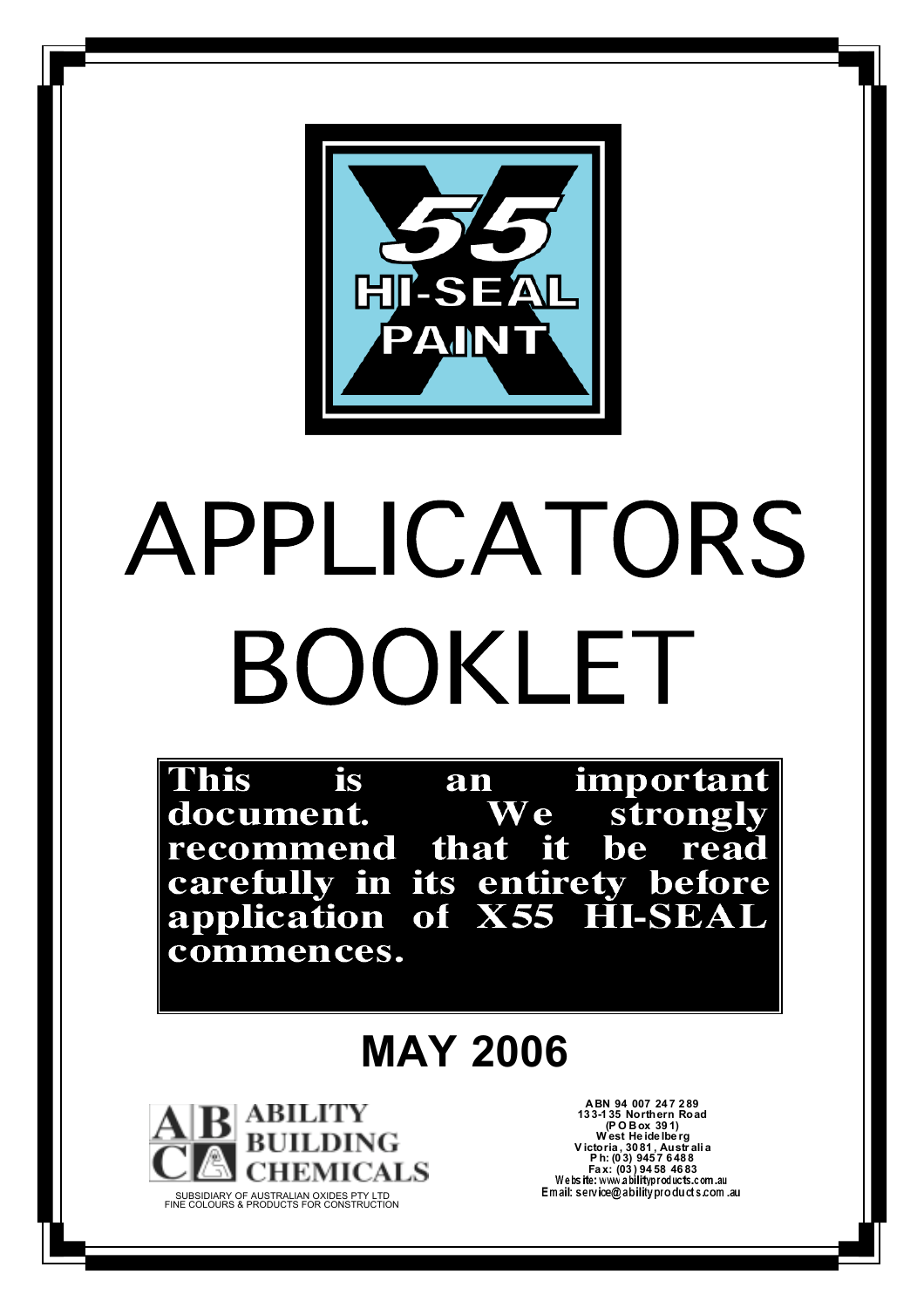### $(i)$

## X55 HI-SEAL APPLICATORS BOOKLET

## **TABLE OF CONTENTS**

|                  |                                                                                     | <b>PAGE</b> |
|------------------|-------------------------------------------------------------------------------------|-------------|
| 1                | SAFETY RECOMMENDATIONS WHEN USING 'X55 HI-SEAL' PAINT 1                             |             |
|                  | 1.1                                                                                 |             |
|                  | 1.2 <sub>2</sub>                                                                    |             |
| $\mathbf{2}$     |                                                                                     |             |
|                  | 21                                                                                  |             |
|                  | 2.2                                                                                 |             |
|                  | 2.3                                                                                 |             |
|                  | 2.4                                                                                 |             |
| 3                |                                                                                     |             |
|                  | 3.1                                                                                 |             |
|                  | 3.2                                                                                 |             |
| $\boldsymbol{4}$ |                                                                                     |             |
| 5                |                                                                                     |             |
|                  | 5.1                                                                                 |             |
|                  | 5.2                                                                                 |             |
|                  |                                                                                     |             |
| 6                |                                                                                     |             |
|                  | 6.1                                                                                 |             |
|                  | 6.2                                                                                 |             |
|                  | 6.3                                                                                 |             |
|                  | 6.4 Wash-up Of Application Equipment & Clean-up of Spillage & Unwanted<br>Splashes7 |             |
|                  | 6.5                                                                                 |             |
|                  | 6.6                                                                                 |             |
| $\overline{7}$   |                                                                                     |             |
|                  | 7.1                                                                                 |             |
|                  | 7.2                                                                                 |             |
| 8                | THE IMPORTANCE OF ACHIEVING A FINISH HAVING A UNIFORM                               |             |
|                  | <b>TEXTURE &amp; GUARANTEE FOR COLOUR UNIFORMITY OF THE</b>                         |             |
|                  |                                                                                     |             |
| 9                |                                                                                     |             |
| 10               |                                                                                     |             |
|                  |                                                                                     |             |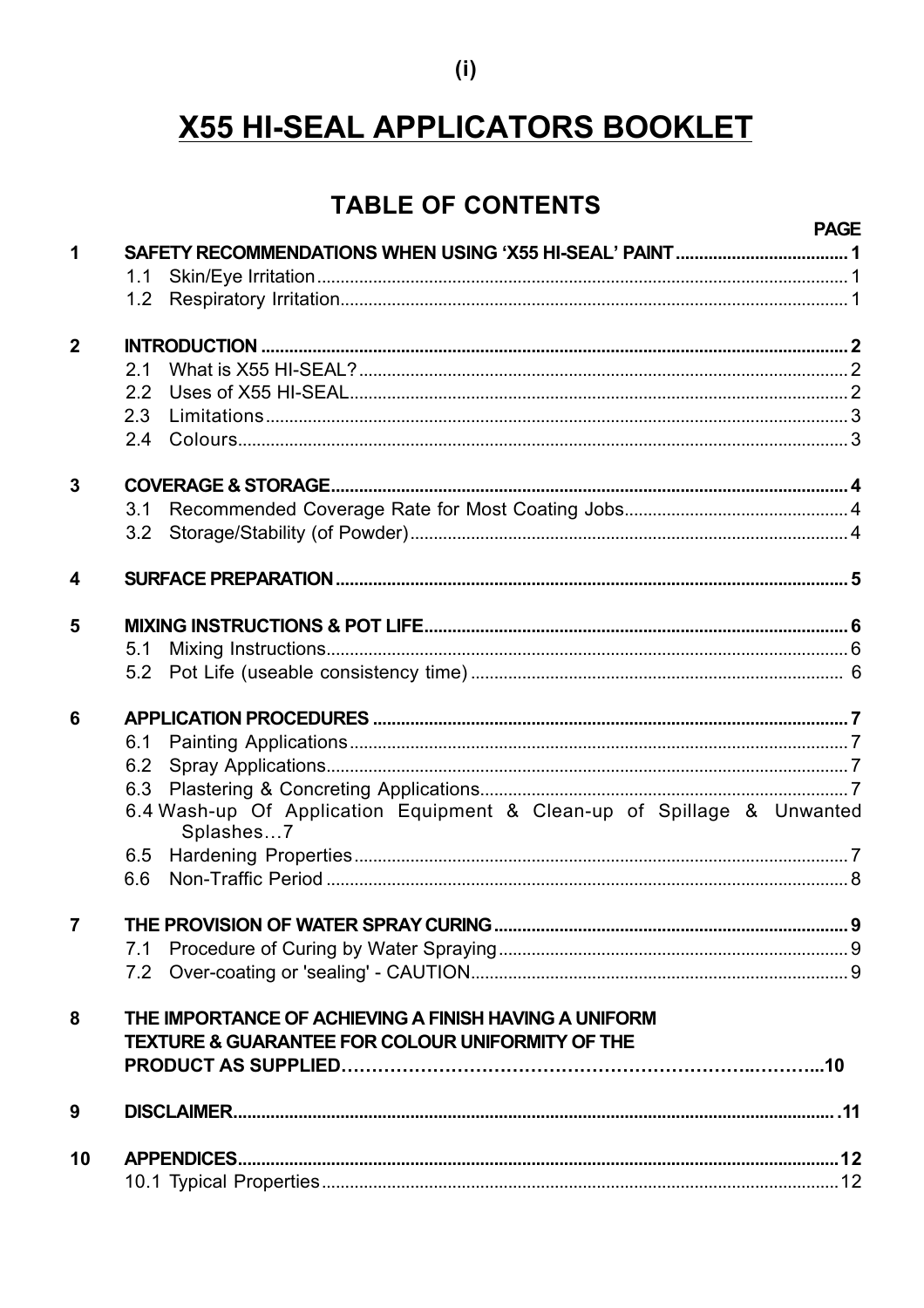#### **1 SAFETY RECOMMENDATIONS**

#### **1.1 Skin/Eye Irritation**

**NOTE**: ALSO APPLICABLE WHEN USING ACID (eg SPIRITS OF SALTS) FOR ETCHING A CONCRETE SURFACE TO REMOVE SURFACE WEAKNESS (LAITANCE):

Freshly mixed X55 HI-SEAL liquid or the powder as supplied may cause skin irritation. Prolonged exposure may result in alkaline burning and/or dermatitis.

Avoid contact with the skin and eyes by wearing suitable gloves, clothing and eye protection.

In the event of contact, wash skin immediately with clean water to help minimise possible irritation. If any material - powder or liquid gets into the eyes, wash immediately and repeatedly for *at least* 15 minutes with an eve wash liquid or simply clean running tap water.

If irritation persists, seek medical advice.

#### **1.2 Respiratory Irritation**

This powder product may contain a quantity of crystalline silica and therefore suitable respiratory safety equipment should be used when handling or mixing. When sanding, abrading or sawing materials coated with hardened X55 HI-SEAL, keep the material wetted with water to avoid the creation of potentially hazardous dust. *Always* wear suitable protective clothing, eye goggles and use suitable respiratory protection equipment.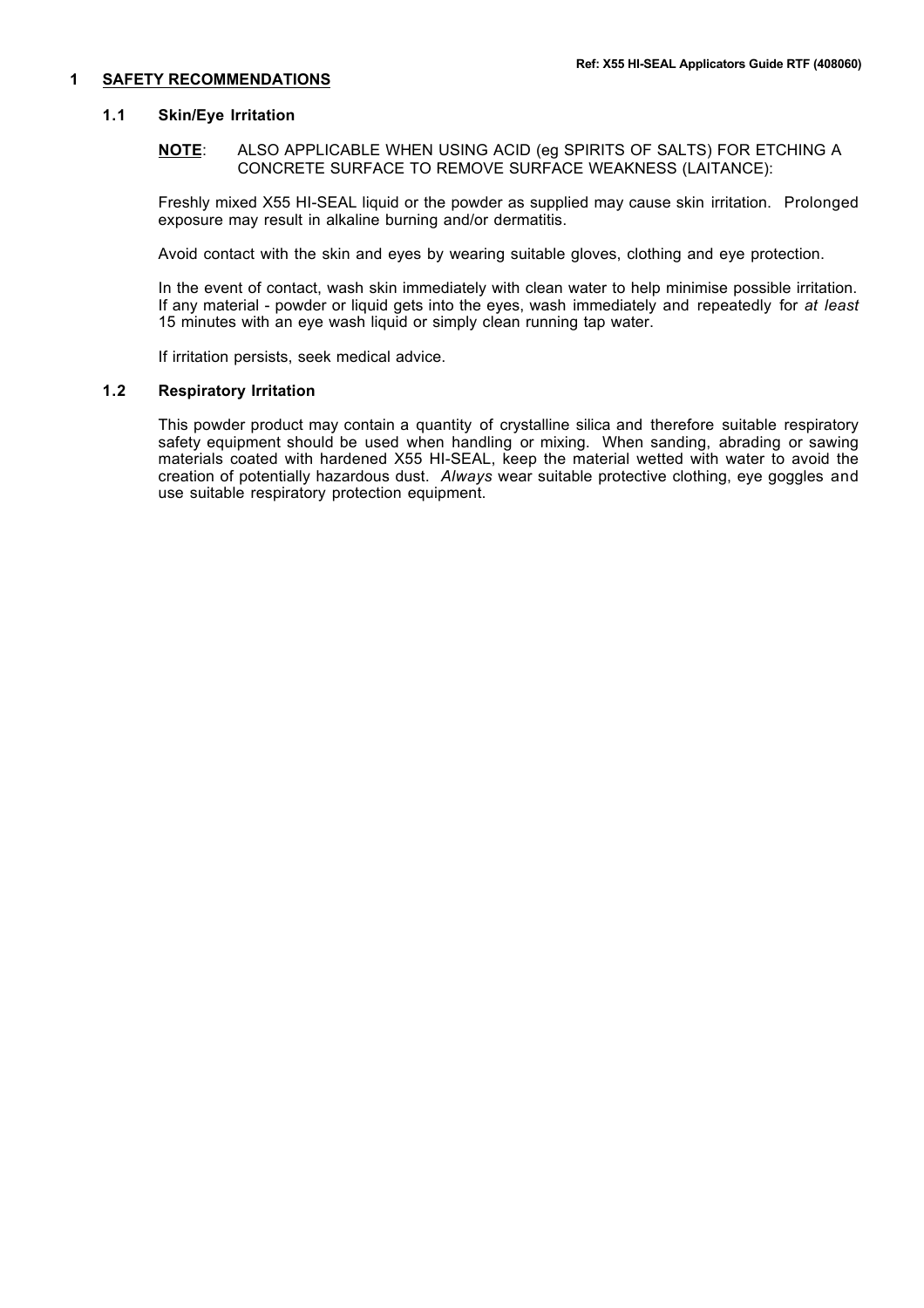#### **2 INTRODUCTION**

#### **2.1 What is X55 HI-SEAL**

X55 HI-SEAL is *different to normal* paint being supplied as a powder and requiring different preparation procedures and being a matte, essentially smooth, high build, hard but flexible mineral geo-paint. It is a 100% all acrylic polymer resin reinforced cementitious bound (cement containing) exceptionally long-life, fire retardant, water-resistant exterior surface coating. The product is available in white and a range of non-fading colours. X55 HI-SEAL has many features and benefits, is virtually universal in its potential uses and considered by many regular happy users over several years since its introduction to the market to be one of the best performing and longest lasting of virtually all other types of coatings.

X55 HI-SEAL is a cost-effective water wash-up, complete decorative and protective environmentally friendly wall, roof, floor, ramp, step and pavement paint finish of exceptionally high performance which is almost always applied to firm, sound, clean, relatively *smooth* and uniformly dampened surfaces. Some rough surfaces such as those having voids ('bug' holes) in off-form concrete may need to be filled with a suitable mortar or 'filler' prior to applying two (2) coats of X55 HI-SEAL.

Being supplied as a formulated powder containing high performance mineral binders and colouring pigments it requires easy but *thorough power* mixing into the specified, relatively *low* quantity of clean drinkable water just prior to application to make a high performance liquid paint.

#### **2.2 Uses of X55 HI-SEAL**

Note that X55 HI-SEAL being different to normal paint requires different procedures in its use – carefully read pages 6, 7 and 9.

It is almost universally suitable for the colourfully decorative, weather (and most other paint corroding and eroding forces) protective, high thickness original coating and rejuvenating of most building materials including those used for:

- exterior walls, roofs, pavements, floors, total structures etc where high abrasive wear or skidding traffic is expected or where exceptionally high resistance to weathering, wind driven rain, hydrostatic pressure, temperature extremes, salty atmospheres, salt water, chlorinated water, wide variations in air temperatures and corrosive chemicals is required eg swimming pools and other under water structures, factories, dairies, piggeries, operational mining sites etc
- asphalt and in situ concrete bridge decks, pavements (and their repair particularly when in situ concrete is rain damaged during placement) and/or onto shotcrete stabilised embankments, slopes and tunnel walls, government, institutional and residential home swimming pool interiors and surrounds as well as virtually all other structures - especially those near the seaside
- suitably smooth, fully compacted, free of holes concrete masonry block work, brick work and natural stone masonry walls etc
- concrete columns, beams, factory precast concrete units/panels, tilt-up concrete walls, flagstones, pavers, roofing tiles, fibre cement sheets and planks, masonry columns, applied cement mortar wall plaster or 'render', concrete driveways (with or without the use of geometric design stencils), steps and ramps

Also for new work and all re-design, re-surfacing or refurbishment of:

- commercial, institutional and public buildings
- architectural heritage structure preservation such as historically important or National Trust classified buildings, monuments, fountains, statues, obelisks
- car parks, school playgrounds
- heritage fauna/flora trails
- shared function pathways
- road line and traffic delineation marking, pedestrian crossings, traffic islands, street footpaths and sidewalks, chicanes, bus lanes, bicycle lanes etc
- New Jersey safety barriers and noise wall panels for roads, highways and freeways
- alpine buildings and marine tidal splash zone structures especially lighthouses and wharves
- other structures/areas and materials where the use of an high solids, high build, salt spray, strong salt solution, impact and high/low temperature weather extremes resistance, and a safe-to-use, safe for the environment, *solvent-free* coating application exhibiting high performance and an anti-corrosive finish coating for ferrous metals properties are important.
- X55 HI-SEAL fits 'snugly' into sustainable development programs and policies because the product contains no toxic substances, is truly 'friendly' to the environment, is both thermally and acoustically insulative and retards fire and prevents flame spread when coated in two (2) coats or layers onto flammable materials.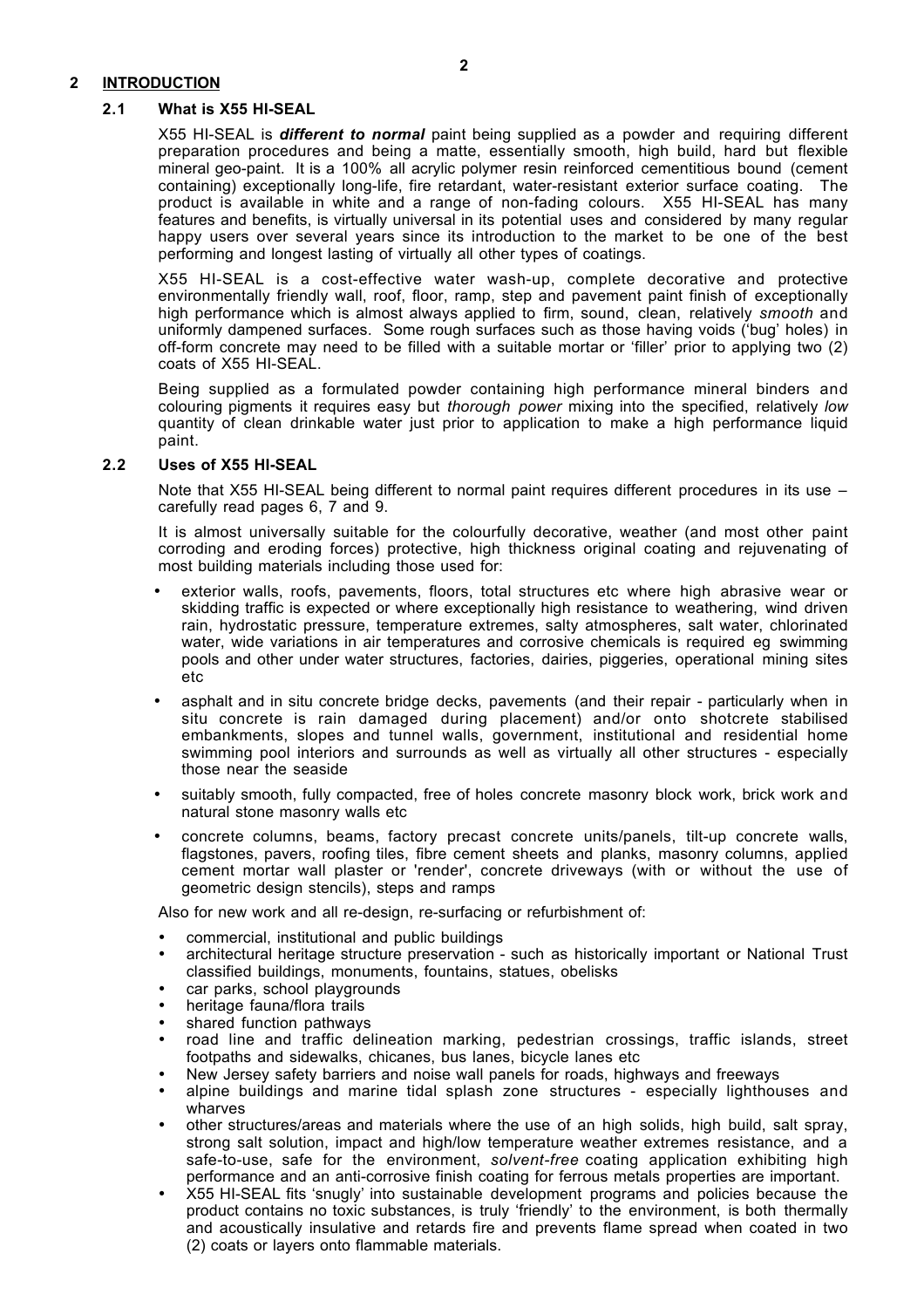#### **2.3 Limitations**

#### *PLEASE TEST FIRST. TRIALS ARE ESSENTIAL. FREE SAMPLES MADE AVAILABLE UPON REQUEST.*

X55 HI-SEAL is *NOT* recommended for use in the following situations:

- Due to potential application difficulties, which are likely to increase and compound outside the temperature range of 14<sup>°</sup>C and 29<sup>°</sup>C, it is recommended that application is carried out only within this range. Therefore for best results do *not* apply X55 HI-SEAL when the temperature of the ambient air or that of the surface to be coated is below 14 $\mathrm{^0C}$  or above 29 $\rm ^{o}C$ . In high temperature conditions apply early or late in the day to avoid expected high temperatures of exposure to direct sunlight. In cold weather apply in the middle of the day when temperatures are expected to be relatively higher. Refer to the pamphlet 'Recommendations For Application of X55 HI-SEAL or the manufacturer for specific instructions related to temperature and weather conditions.
- If water spray curing is not done as is highly recommended (see page 9), avoid rain water falling onto the coated surface for at least 72 hours, particularly pooled water on horizontal surfaces *after* the final application coat of X55 HI-SEAL has dried as this may cause a temporary white often 'streaky' surface 'bloom' or 'frosty' whitening of residual surfactant which may prove difficult to remove quickly
- The strength, hardness and water resistance of X55 HI-SEAL increases with the removal of surfactant by means of adopting a procedure to effect combined washing and water spray curing, time and exterior weathering. Should the product not be fully activated after *thorough* mixing into the recommended proportion of drinkable water as recommended and/or the coating is not subjected to water spray curing and/or natural rain water washing and exterior weathering for six (6) months or more in areas having regular rainfall over an annual basis, eg used internally, it's *early* resistance to running water and particularly to wet scrubbing is relatively low.
- DO NOT use this product where a uniform colour and texture is required UNLESS the applicator achieves complete uniformity in applying it to result in the following effects (See also section on Guarantee for Product *Colour* Uniformity on page 10).

Effects to be achieved ONLY by complete uniformity of application -

- a reasonably uniform, consistent applied thickness of each film coat or layer of X55 HI-SEAL.
- a uniform degree of texture or smoothness of the finish obtained by consistently using only one application tool - for example - a suitable brush *only* instead of more than one tool or implement, for example do NOT apply X55 HI-SEAL to a particular area with say a roller and 'cut in' at the edges of that area with a brush application.
- having a UNIFORM degree of SMOOTHNESS of the substrate surface to start with, for example, some concrete blocks and blockwork may not be uniform in smoothness/texture and may therefore require them to preferably be suitably filled or skim coated with a suitable mortar or 'filler' *before* applying X55 HI-SEAL to achieve uniformity of coating results.

Suitable large *test* areas of the prepared liquid product applied onto the ACTUAL surface (substrate) to be coated in the specified number of coats or layers and/or an architectural sample of suitably large size which is required to represent the final job should be fully evaluated and approved by the specifier or owner prior to actual use.

**\* Although water penetration resistance is high and therefore relative staining and discolouration resistance from water borne staining compounds and pollutants may also be considered high, an applied X55 HI-SEAL coating may still be stained from various sources and compounds, therefore do NOT use this product in areas that may result in staining and resultant discolouration. Example: near trees that may cause lignum or sap/resin staining – particularly eucalypt trees.**

#### **2.4 Colours**

White, Off-White, Cream, 'Concrete' Grey, Moonlight Grey, Deep Grey, Charcoal, Yellow Ochre, Light Sandy Beige, Riverblend Beige, Light Red iron oxide, Terra Cotta, Cherry Red, Deep English Marigold, Aged Copper, Aubergine, Cinnamon Buff, Tan, Baron Brown, Dark Brown and at *higher prices,* genuine Cobalt Blue, Wedgewood, other permanent UV resistant (cobalt) blues, mauves and violets, Gum Leaf, Green Earth, Green Slate, Olive Drab and other green colouring pigments - all from the factory incorporation of Ability's range of UV resistant inorganic natural 'earthy/ochre' muted tone abilox® mineral oxide colouring powder pigments during production of the product.

Other colours may be made available for particular projects including strong bright colours obtained with Ability's 'duro<sup>®</sup> high chroma intense pigment colourants subject to the particular light-factness required from the various degrees of light-fastness and the higher prices usually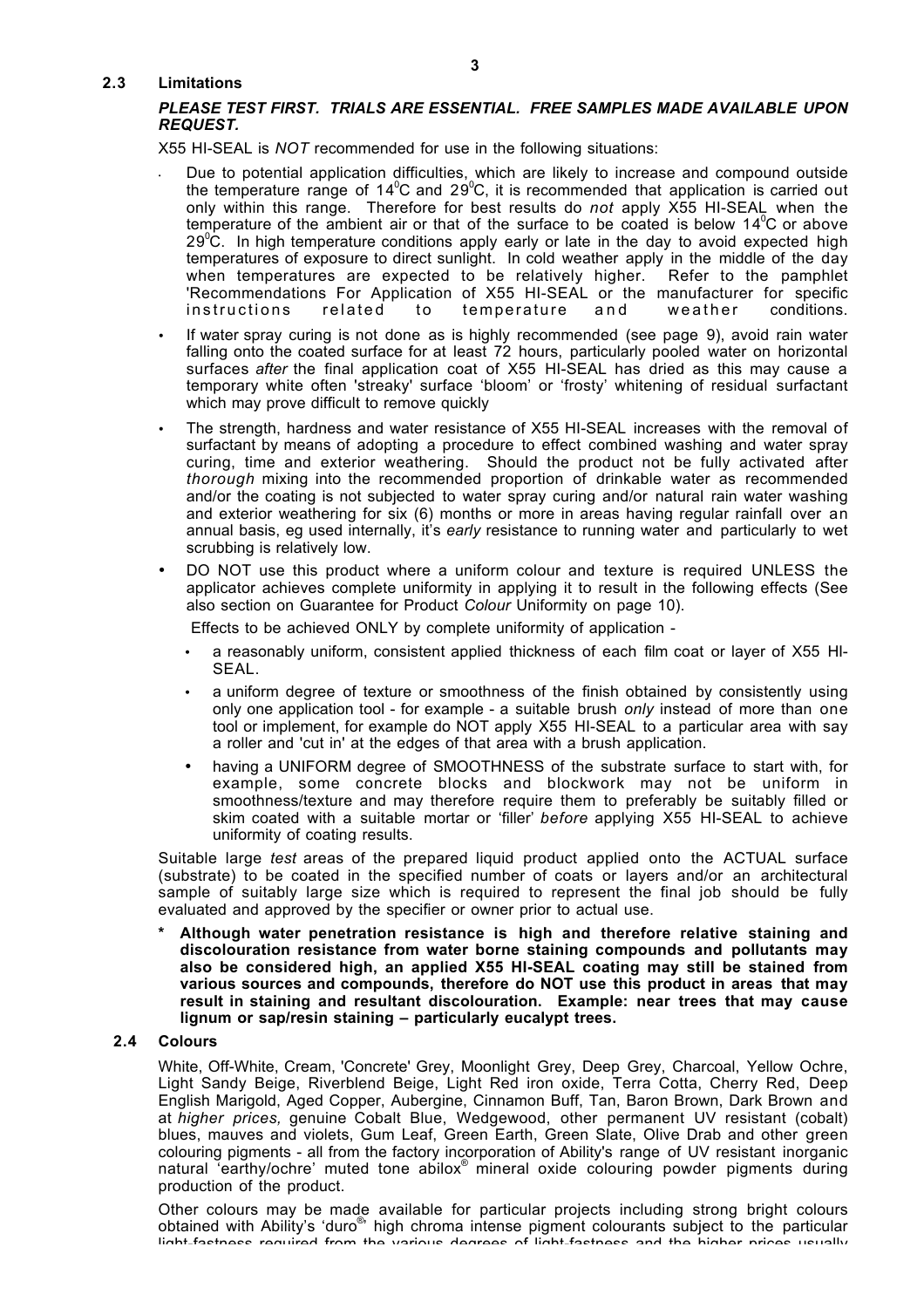#### **3 COVERAGE RATE & STORAGE**

#### **3.1 Recommended Coverage Rate for Most Coating Jobs**

The coverage rate and therefore the coating thickness of prepared liquid X55 HI-SEAL may be varied. However, the powder contents of the standard pack [20kg] *thoroughly* mixed with the recommended relatively low quantity of water, (10 litres water) to make 19 litres of liquid X55 HI-SEAL is used to typically coat and cover approximately 90 square metres of suitably prepared uniformly dampened, relatively smooth surface (first coat) depending on the intended coating thickness, density, porosity and texture of the concrete, asphalt or other *properly prepared* sound, firm and clean, flat surface to be coated. At 5m /litre coverage per coat the coating thickness should be  $200\mu$ m dry film thickness (dft). It the water content used originally for mixing with the powder product as supplied and is not reduced by evaporation and successfully retained by means of water spray curing, the dry film thickness will suffer no reduction and remain the same -  $200 \mu m$ . This is four times that of normal paint per typically applied coat.

#### *It pays for application contractors to measure the areas to be coated in the number of coats required at the intended coating thickness and calculate the quantities of X55 HI-SEAL required carefully twice before quoting for a job. This should ensure that over and particularly under supply of the product at and within the time required to complete the work is avoided.*

Note: If the surface to be coated is hot and not cooled with a uniform, cooling dampening application of clean, sprayed water, as is almost always recommended, coverage rates all things being equal will be lower – to result in higher film thicknesses which may be more difficult to keep even and uniform - to give a consistent, uniform result. Read page 2, 5 and 7 or seek manufacturer's advice.

#### **3.2 Storage/Stability (of Powder)**

Twelve (12) months in a full (no air space), airtight container.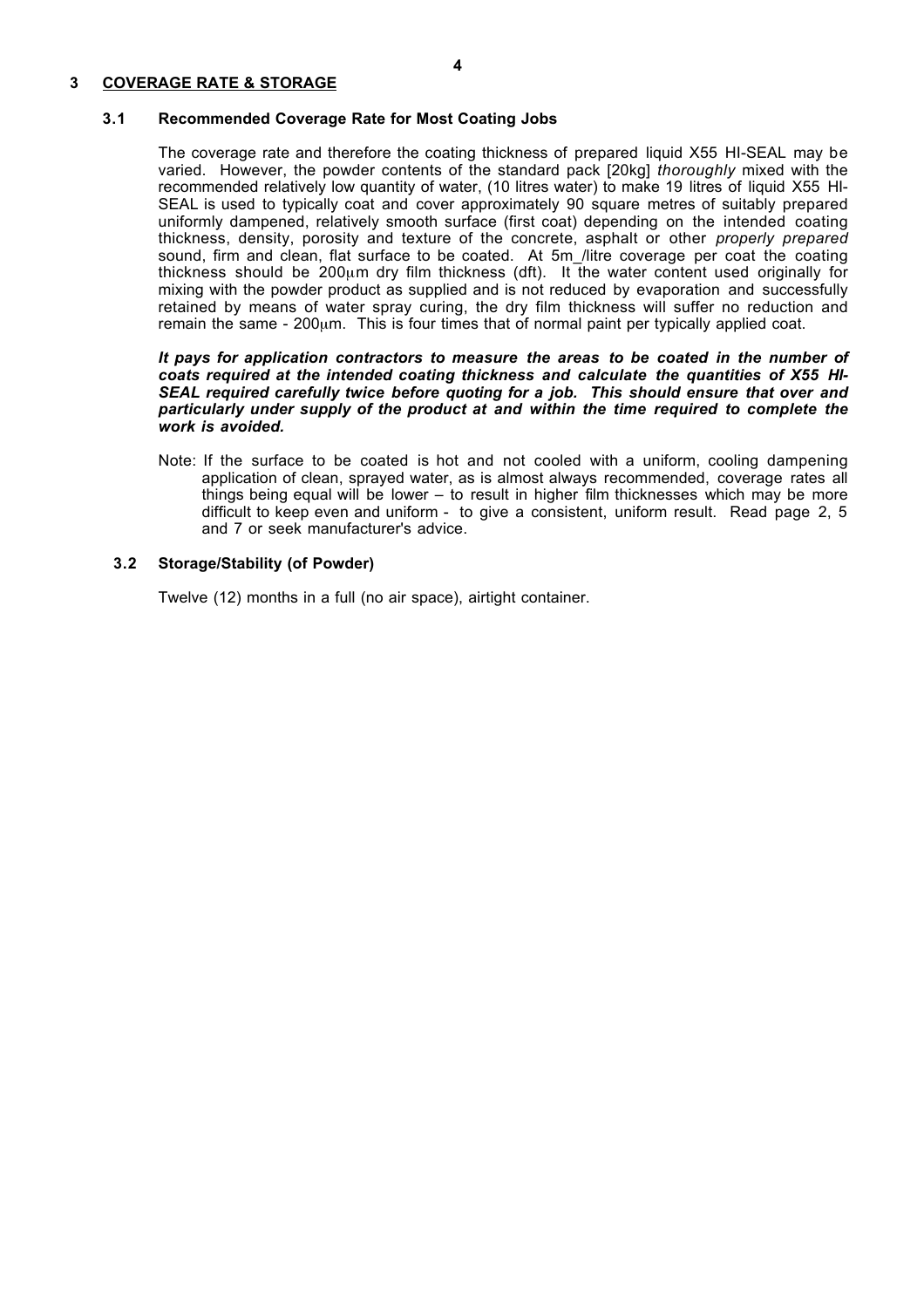#### **4 SURFACE PREPARATION**

#### THE PROPER *PREPARATION* OF THE SURFACE TO BE COATED IS *VERY* IMPORTANT.

ALL SURFACES are to be made SOUND, FIRM, SURFACE-STRONG, LAITANCE-FREE, DIRT-FREE, ACID-FREE, CHEWING GUM FREE, SMOOTH and DAMPENED prior to applying X55 HI-SEAL. An extra high pressure water blasting machine (3000psi *minimum* pressure) is recommended for normal surface preparation of most exterior materials - particularly concrete and asphalt. Following water blasting allow the surface to only *partially* dry to a *uniform* dampness before applying X55 HI-SEAL.

ALTERNATIVELY, if permitted by the applicable local government or Authority, a clean, noncontaminated *concrete* surface may be suitably prepared to make it surface-strong by it being effectively acid etched. For etching, carefully broom into the surface using a suitable stiff broom, a mixture of one (1) part 'SPIRITS OF SALTS' liquid (33% Hydrochloric Acid) added *carefully* to three (3) parts water. After 15 minutes, the broom applied acid is to be neutralised by applying dilute household CLOUDY AMMONIA - also at 1:3 volume dilution with water. Then with clean tap water *thoroughly* rinse the surface to remove all residue. When using acid, note the safety precautions on page 1 and printed on the label attached to the acid product container.

ALL existing asphalt (bituminous concrete, 'hot-mix' or 'black-top') pavements are to be made completely clean and free of all contamination. Application of X55 HI-SEAL to *newly laid* asphalt can often be effected after allowing only about  $3 - 4$  hours for it to cool without cleaning or surface preparation.

All timber/wooden surfaces are to be either already coated with a paint system in sound, firmly adhering condition which has been washed with sugar soap and *well* rinsed with clean water or in the case of uncoated wood, primed with a suitable good quality wood primer and allowed to dry well before being coated with two (2) coats of X55 HI-SEAL.

All bare metals are to be prime coated with a good quality metal primer suitable for the particular metal. The complete removal of any rust and corrosion from iron and steel by a suitable process such as acid pickling or shot blasting prior to priming is *highly* recommended.

All previously painted surfaces should be checked by the standard blade cutting/scoring and masking tape, pull off method for acceptable adhesion prior to thorough cleaning by means of sugar soap solution and thoroughly rinsing with drinkable water prior to applying two (2) coats of X55 HI-SEAL.

\* **NOTE:** Chewing gum contamination may be removed by freezing it with sprayed liquid CO<sub>2</sub> gas and immediately scraping it off with a suitable scraping tool.

> Chewing gum and other difficult to remove substances may also usually be removed with the correct use of very high pressure water blasting/cleaning equipment capable of 4000- 6000psi (pounds per square inch) pressure. Water blasting units of these and higher pressures which also have the facility to use warm to hot water and preferably also – with the facility to include detergents and/or suitable chemical solvents such as xylene, toluol and acetone may also be used with facility.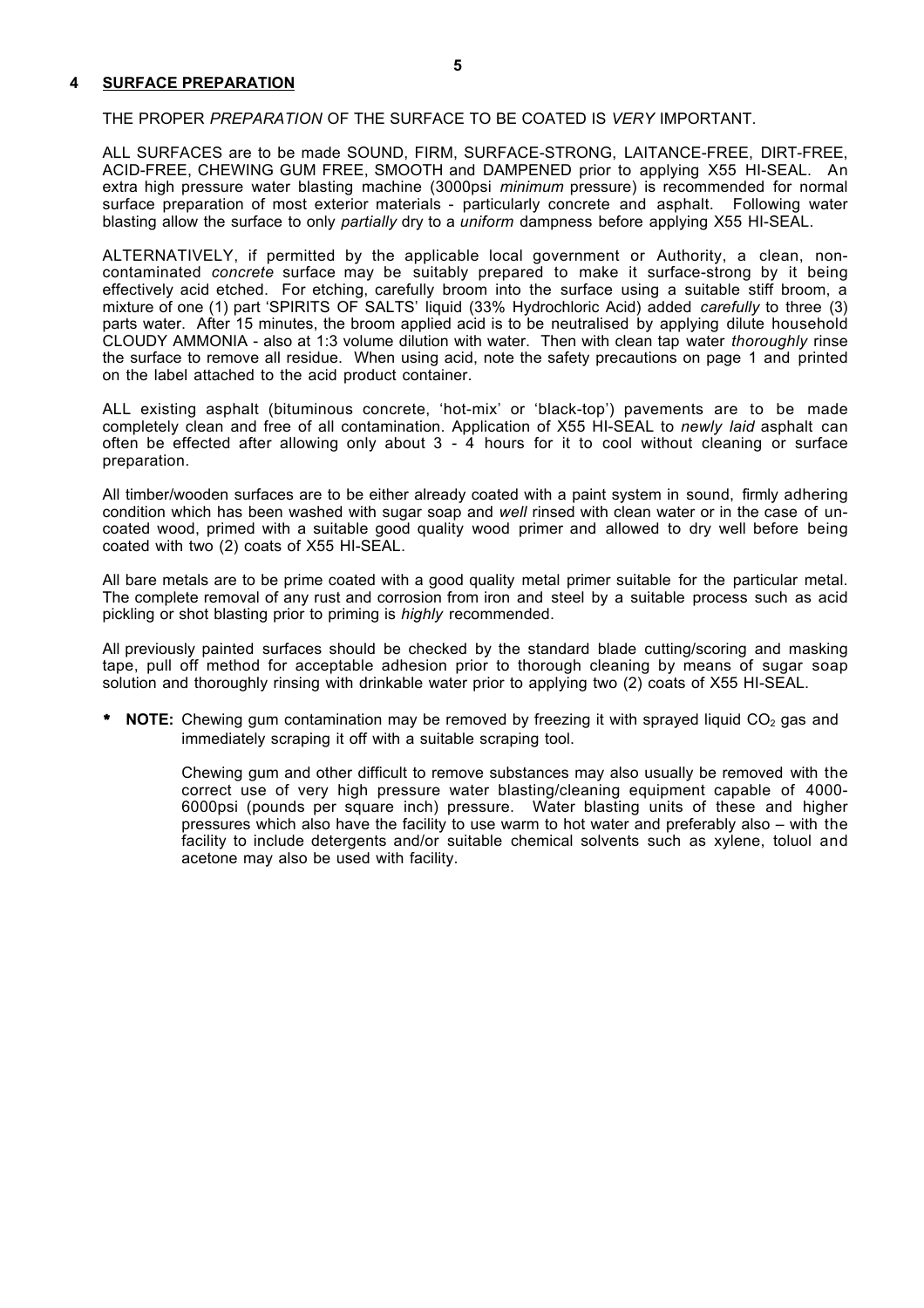#### **5 MIXING INSTRUCTIONS AND POT LIFE**

#### **5.1 Mixing Instructions**

DO *NOT* MIX AND APPLY X55 HI-SEAL IN TEMPERATURES BELOW 14<sup>0</sup>C OR ABOVE 29<sup>0</sup>C.

X55 HI-SEAL is a two pack but an easy to mix and apply, one step preparation coating product.

*Add* X55 HI-SEAL *powder slowly to the specified amount of clean, drinkable water - which is the reactant - preferably at a temperature of around 21<sup>0</sup> C whilst mixing. It is a good idea to use ice water or hot water as necessary in cases of temperature extremes to bring the mix water to as close to approximately 21<sup>0</sup> C as possible.*

Add 100 parts by weight of *powder* to only 50 parts by weight of *water*

*OR Add 20kg of* X55 HI-SEAL *powder to ten (10) litres of clean, drinkable water (500ml water/kg)*

*OR Add two (2) parts by volume of '*'X55 HI-SEAL *to one (1) part by volume of water*

whilst stirring (a *little* of the powder at a time) with a *'heavy duty'* power mixer to which an 'eggbeater' type stirrer has been attached.

Mix *thoroughly* for at least eight (8) minutes *without* entraining air bubbles to a smooth, lumpfree consistency. After mixing do NOT be tempted to add more water! *Wait* approximately (at 23<sup>0</sup> ) 20-30 minutes (activation period)**\***. Then re-stir vigorously - preferably at a higher impeller speed - for 3-4 minutes and apply the mixed liquid coating without delay. Stir the prepared liquid occasionally during use to maintain fluidity - especially for the standard 20 kg pack or more quantities which after mixing, may, if left to stand, *appear* to set if left undisturbed. The prepared liquid paint is thixotropic which means that its consistency remains firm and 'stodgy' (viscous) while at rest but when moved by mixing, brushing, rolling etc flows easily. This feature helps to prevent 'run-down' of the liquid on vertical surfaces.

#### **5.2 Pot Life (useable consistency time)**

The time before the prepared X55 HI-SEAL liquid starts to thicken and harden in the container is approximately 5 hours at a liquid paint temperature of 21<sup>o</sup>C. This period is shorter at higher temperatures, longer at lower temperatures. On very hot (or cold) days make sure that X55 HI-SEAL powder has been stored at a typical *interior room temperature* before mixing it well with clean, warm, hot (or cold - even iced) water that results in an ideal liquid *paint temperature* of approximately 21 $^{\circ}$ C - 23 $^{\circ}$ C.

After final stirring, use all of the mixed liquid product within four (4) to five (5) hours (at 23<sup>°</sup>C). Occasionally re-stir during use. DISCARD ALL MIXED MATERIAL AFTER THIS APPROXIMATE TIME AS, DEPENDING ON THE TEMPERATURE AND THE AMOUNT MIXED, IT MAY BE STARTING TO SET. *DO NOT ADD MORE WATER*! DO NOT RE-TEMPER!

*\* This approximate activation period should be proportionally less when the temperature of the*

*mixed liquid product is higher and longer when it is at a lower temperature.*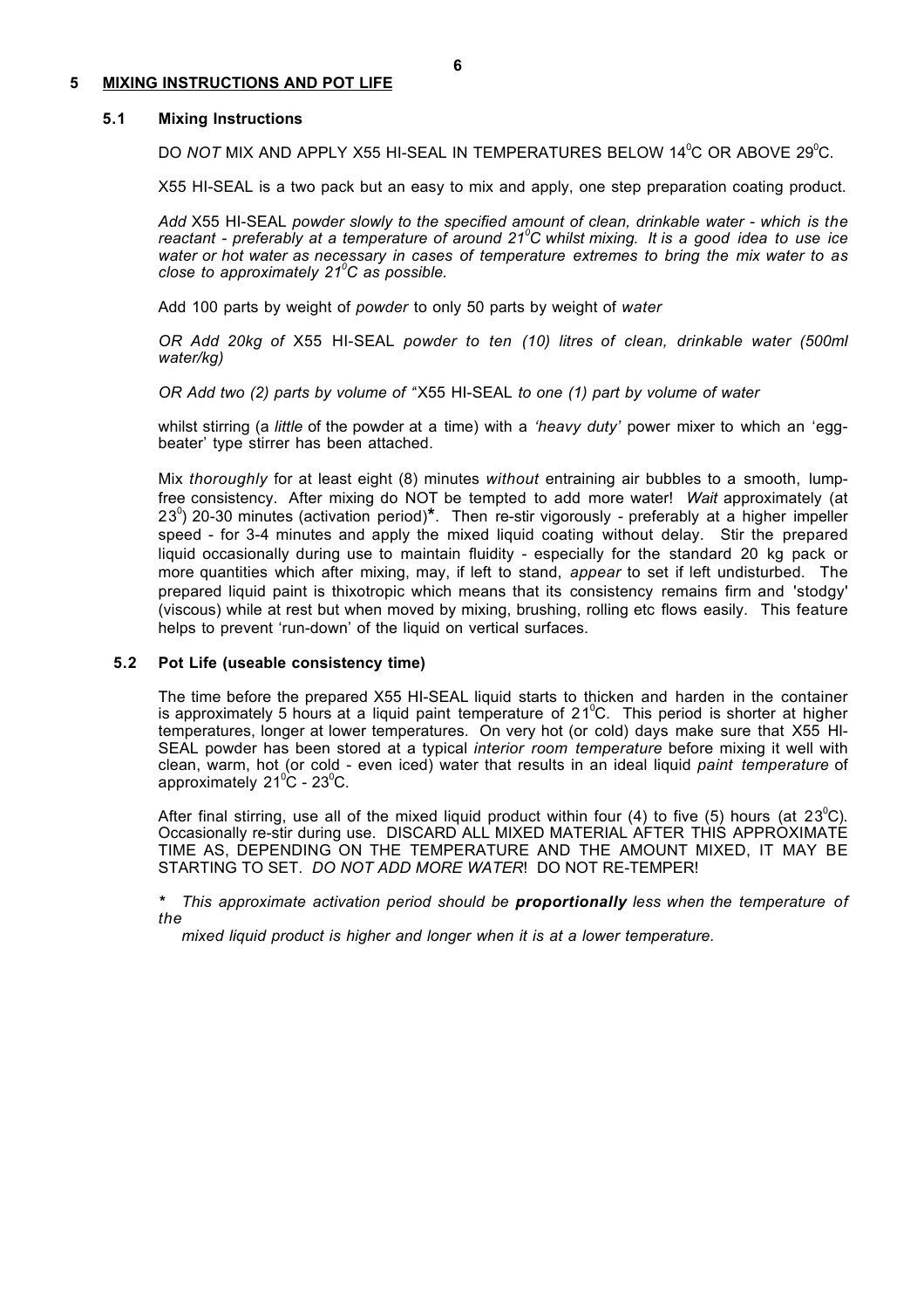#### **6 APPLICATION PROCEDURES**

#### **6.1 Painting Applications**

Apply X55 HI-SEAL to absorbent and partially absorbent surfaces such as concrete which have been uniformly dampened with water (*not* saturated - and ensure that on horizontal surfaces such as pavements there is no pooled water. Re-dampen the surface if necessary as the work proceeds. The dampening procedure makes the product so much easier to apply and prevents the water used for mixing the product to a paintable liquid being absorbed into the surface to be coated.

Apply by the specified or *any* preferred suitable method and for uniformity of finish, *without* changing from one implement or method to another. For example: apply with a suitable good quality brush (on concrete a heavy duty *fence brush* eg 'Fence-Kota' may be preferred the type of brush), or a suitable soft hair broom, or a long nap roller, or a compressed air-assisted pistol spray 'gun' with hopper, or a peristaltic or other suitable spray unit or, after checking that it works properly, a suitable airless spray unit - using a 125 um diameter or larger, super-hard spray tip. Whatever method/implement is used, **take care to achieve a uniform coating result with only one (1) method**.

#### **6.2 Spray Applications**

For spray application, using suitable, specialised equipment, carefully thin 19 litres of properly prepared liquid X55 HI-SEAL coating from a standard 20kg pack quantity with up to a *maximum* **of half a litre of water (***no* **more)** and *re-mix well* before application of X55 HI-SEAL to prepared, sound, firm, cleaned and uniformly dampened areas at preferably, for maximum durability, slightly lower than the application rates recommended previously to give with a minimum of two coats an adequate film build (coating thickness) for maximum durability.

#### **6.3 Plastering and Concreting Applications**

When applied with a float or trowel, X55 HI-SEAL powder must be *intensively well mixed* with *much* less water **(about one third or one half or 33% to 50% less than has been indicated previously in this bulletin for brush, soft broom, roller and general application).** Patience whilst waiting for the completion of *thorough* preferably mechanical mixing is therefore required.

The first plastering, rendering application of the recommended two (2) coats or layers is usually a 'scratch' coat. To avoid plastic ("mud") cracking - particularly in hot, dry and/or windy weather care must be taken to *thoroughly dampen* the surface to be coated with cool, clean water and NOT to apply the product to a thickness greater than about 1mm to 2mm.

Water spray curing should be carried out *gently* as soon as the last coat or layer of the applied material has set, ie immediately it has 'touch' dried and *continued* with regular copious applications of clean sprayed water over a period of 2-3 days. At this lower water content the float applied product will set faster than when used as a paint, ie in about 30 minutes at 23<sup>°</sup>C.

#### **6.4 Wash-up Of Application Equipment & Clean-up of Spillage & Unwanted Splashes**

Clean application equipment and any unwanted splashes or spillage of the coating from areas surrounding the painting project with water *immediately*. Water solubility of the liquid coating reduces rapidly once the product begins to set and then harden. Once hardened the product is *extremely difficult* to remove! Protect window glass, metal siding, curtain walls etc on multimaterial walls consisting of several different materials that are not required to be painted – especially when water spray curing the areas coated with X55 HI-SEAL paint.

To avoid the later process of cleaning the materials in duo or multi-material walls not required to be painted, the water spray curing procedure must be carried out efficiently and completely. Read page 9.

#### **6.5 Hardening Properties**

The rate of hardening after setting or 'touch' drying of the coating will depend on the prevailing weather conditions – particularly the prevailing relative *humidity*, air and liquid paint temperature. Typically, a touch-dry state is achieved within 60 minutes at 23<sup>°</sup>C, and at the same temperature, a hard-dry state - usually suitable for light traffic (two (2) coats)- is reached in 6-8 hours. A period of water spray curing for 2-3 days commencing immediately the 'touch dry' state occurs - initially gently - is required for maximum hardness (hard 'cure'). Refer to page 9.

For the fastest rate of *ideal* hardening of the applied coating, *avoid* dry, windy and highly evaporative weather conditions. High humidity conditions *are* beneficial. During the application protect surfaces to be coated and those already coated from moisture evaporation by strong hot sunshine or drying winds by hiring or constructing a suitable temporary shade cloth structure, tent or sun/wind barrier. Commence water spray curing *immediately* the application of the final coat or layer touch dries. Gently at first, then as hourly time proceeds and hardening continues, more heavily.

At air temperatures below 23°C these times will be EXTENDED and compounding as the temperature is lowered. On the other hand, if above 23<sup>o</sup> C the times will be proportionally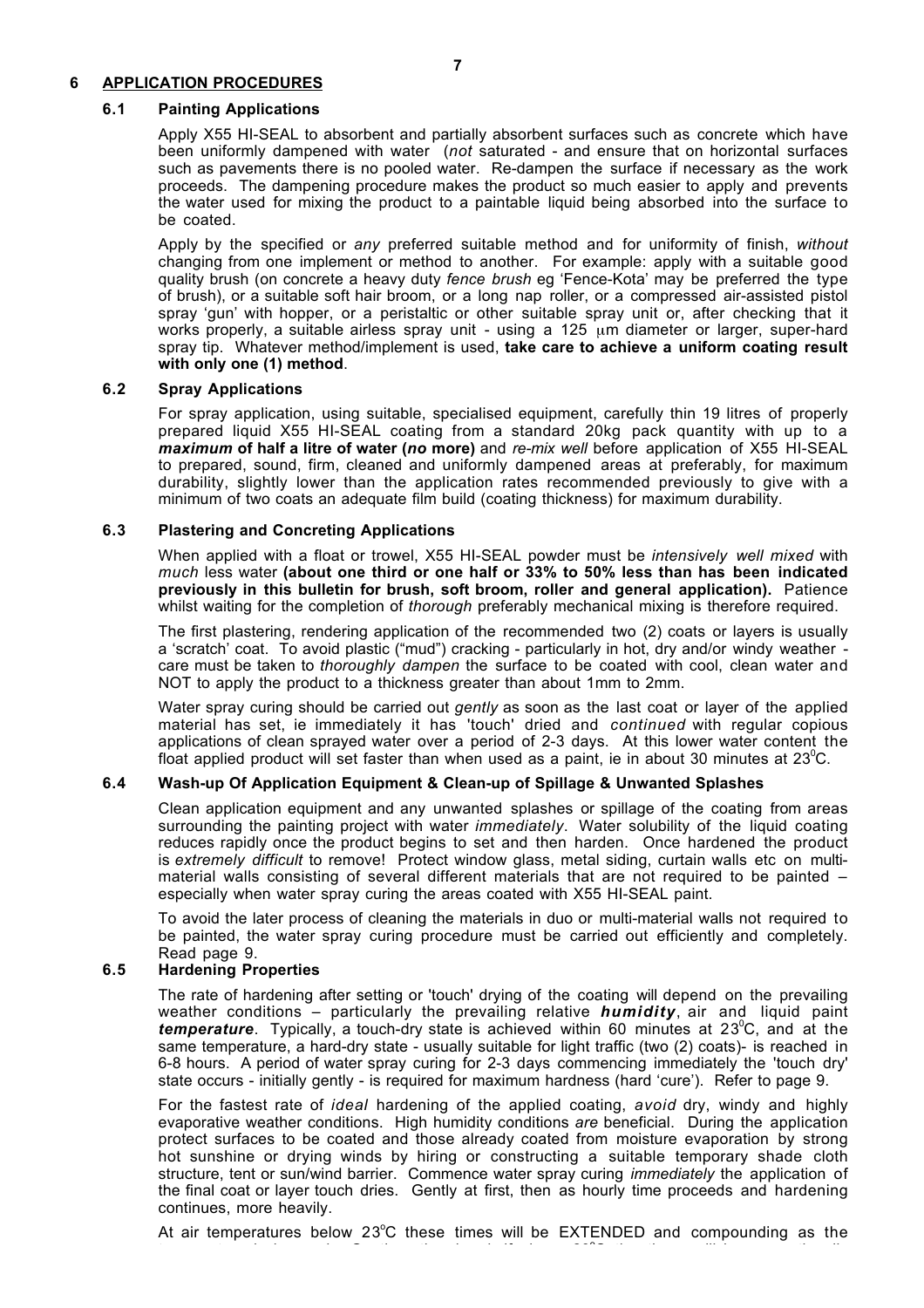#### **6.6 Non-Traffic Period**

Where X55 HI-SEAL has been applied onto trafficked surfaces, please put up suitable barriers to keep all traffic off the newly coated surface for depending on the air temperature four (4) to six (6) hours or more. The actual traffic-free time will also depend on the weather, temperature of the water used to mix the powder product and that used in the recommended procedure of water spray curing. Extra heavy traffic such as fork lifts, very heavy vehicles etc, should *not* traffic the surface at full speed for about 12 hours whilst being water spray cured after setting or 'touch' drying at an air temperature of  $23^{\circ}$ C and proportionally longer periods at lower temperatures. Example: about one (1) full day at an air temperature of 18<sup>0</sup>C).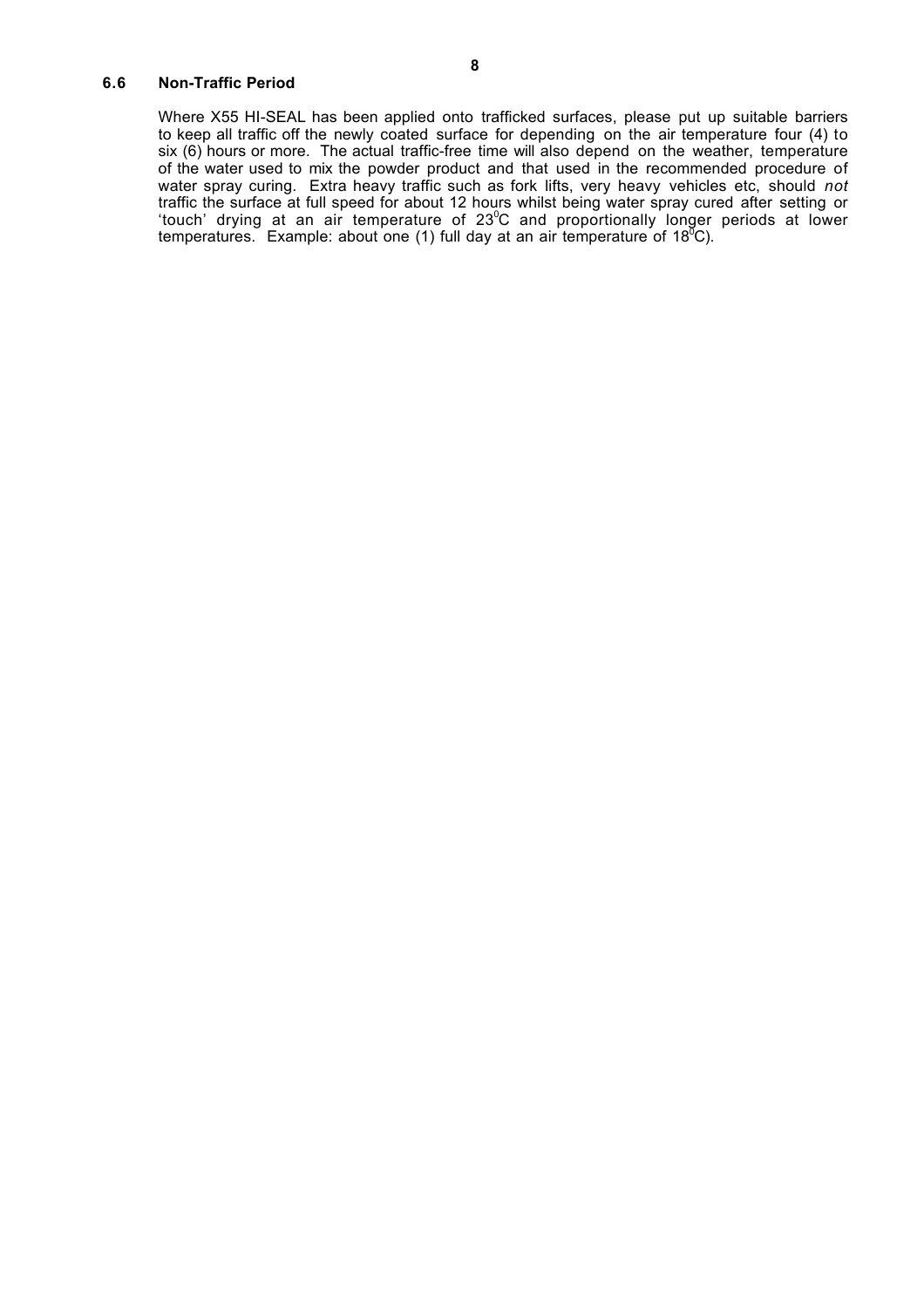#### **7 THE PROVISION OF WATER SPRAY CURING**

#### **7.1 Procedure of Curing by Water Spraying**

The simple procedure of intermittent water spray curing – after the final coat has been applied usually eliminates the possibility of any 'streaking', 'whitening', 'blooming', 'distressed' look, patchiness or other whitish discolouration occurring on the surface of applied 'X55 HI-SEAL' especially if caused by early irregular wetting from rain. Apart from helping to harden the coating rapidly this procedure beneficially removes residual surfactant from the coating to eliminate this discolouration from occurring.

A white detergent – also called 'surface active agent' or simply 'surfactant' is contained within the set ('touch dried') 'X55 HI-SEAL' coating. To ensure freedom from a temporary 'streaking, 'whitening', 'blooming' caused by rainfall falling irregularly on its surface early in its long life, this surfactant should be removed from 'the Paint' by adopting the procedure of intermittent water spray curing.

Intermittent water spray curing should commence immediately after the final coat 'touch' dries (sets) by means of copiously spraying the surface with six  $(6)$  separate 10 minute hosings with clean tap water over a 2-3 day period.

There must be enough water to flush (run off) the painted surface at the end of each 10 minute period of wetting down. Sweep or squeegee any excess water off horizontal 'the Paint' coated surfaces before it dries. Allow the coated surface to dry before the next 10 minute hosing.

#### *The mechanical strength properties, absolute water tightness and colour uniformity of the coating are optimised by adopting this procedure.*

Therefore unless the abovementioned 'distressed' surface effects are required, the adoption of the procedure of water spray curing – particularly intermittent water spray curing using a hose or a suitable water sprayer, is highly recommended to be commenced - initially gently immediately after the final coat of this special coating product 'touch' dries.

#### **Avoid pooled water on pavements.**

When intermittently water spray curing pavements and other horizontal work (compared to walls), do NOT leave water in pools on 'the Paint' coated surface – see above.

#### **7.2 Clear Over-coating or 'sealing' - CAUTION**

Although, from a durability, colour permanency and water proofing point of view, it is absolutely **NOT** necessary, the applied product may be over-coated with at least two coats of a suitable transparent clear coating (such as Ability's 'AQUA-DURA' semi-gloss *water*-*based* 100% acrylic clear concrete coating).

'AQUA-DURA' will change the matte appearance of applied 'X55 HI-SEAL' to that of a semiglossy to glossy appearance depending on the number of coats applied - and therefore to make colours appear more intense - especially dark colours and to provide a 'wet look'. However, clear over-coating of 'X55 HI-SEAL' should preferably only be carried out *after* a 2 day period of efficient intermittent water spray curing as outlined above followed preferably by a 6 to 12 month period of external weathering where over this total period, both clean tap and natural rainwater have been allowed to wash the surface of any retained soluble material. We suggest a weathering period of at least six months together with the removal of any surface dust and/or contaminants and drying before clear coating.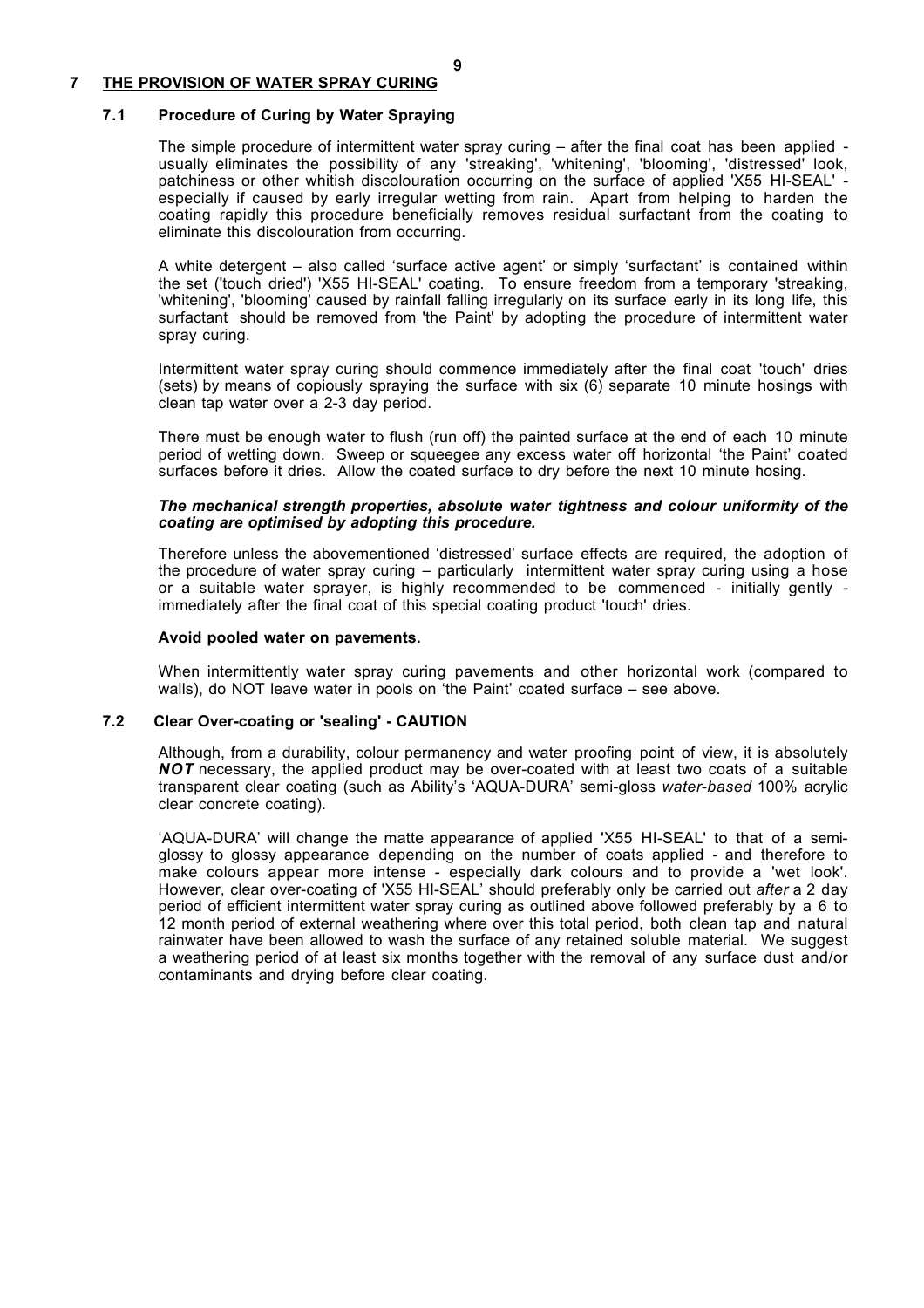**10**

#### **8 THE IMPORTANCE OF ACHIEVING A FINISH HAVING A UNIFORM TEXTURE & GUARANTEE FOR COLOUR UNIFORMITY OF THE PRODUCT AS SUPPLIED**

Although essentially protective X55 HI-SEAL may be regarded as decorative. However, it may not for various reasons related to the application procedures/methods, result in a finish of absolute uniformity of colour and texture. A complaint of lack of perceived colour uniformity may occur because of a textural difference of the applied coating in one area compared to another, rather than an actual colour difference. This textural difference could be the result of using more than one implement to apply and/or finish the work. For example, a roller may have been used to apply the coating to most of the area and a brush used to 'cut in' at the edges. This change from one application implement to another will usually result in a different texture and although often only slight, may under a given angle of light, give the impression of a different colour. Unless different textures are required such as would result from a rough 'bagging' application.

*IT IS THEREFORE IMPORTANT TO APPLY THE PRODUCT UNIFORMLY – TO RESULT IN A UNIFORM TEXTURE - USING ONLY ONE TYPE OF IMPLEMENT.*

Notwithstanding this possibility, Ability Building Chemicals Co as the manufacturer guarantees that the colour in one unit pack of X55 HI-SEAL as designated on the pack is unequivocally uniform and consistent.

Ability Building Chemicals also guarantees that the colour in one batch (typically 10 x 20 kg packs) as designated clearly by batch numbers on the pack, is also absolutely uniform and consistent.

In addition, Ability Building Chemicals guarantees that a designated specific colour of X55 HI-SEAL supplied will vary no more than a total of 5% (± 2\_%) or 1/20 from its Colour Standard of that colour designation from batch to batch of this quality coating product.

*Therefore any non-required variation in uniformity and consistency of application and as a result the perceived colour and/or texture of the applied coating at a particular coating project is an issue applicable to the specifiers and/or the applicators and clearly not the manufacturer.*

For a painting job to have *complete uniformity* of colour *and* texture X55 HI-SEAL coating must have been applied uniformly by a single method using a single implement to a uniformly smooth surface. Do NOT for example apply the coating with a roller and then 'cut in' at the edges with a brush.

Before using or specifying the use of X55 HI-SEAL, reference should be made to the Australian and New Zealand Standard "Guide to the Painting of Buildings", AS/NZS 2311:2000.

In spite of the scores of issues applicable to the successful protection and decoration of various surfaces by painting (as outlined in the above Standard), X55 HI-SEAL if used intelligently according to our recommendations and the requirements of the specifiers or owners can provide a coating project which gives complete satisfaction.

A residual white 'detergent' or surfactant (surface active agent) is contained within a set ('touch dried') X55 HI-SEAL coating. To ensure freedom from a temporary leached, 'whitening', 'blooming', 'streaked' effect occurring on the coating's surface caused by inconsistent rainfall or accidentally applied water leaching this surfactant out early in its long life, the surfactant may be easily and completely removed from the applied coating by adopting the procedure of constant water spray curing. This procedure should commence as soon as the second or finish coat has 'touch' dried and continue for two (2) days.

**REMEMBER** that with most paints - particularly high build, texture paints such as X55 HI-SEAL, an apparent variation in colour of the finish coat may result due to textural differences. If complete uniformity of colour is required at a particular location X55 HI-SEAL must be:

- applied to a base material (substrate) that is completely uniform in smoothness (or in the case of bricks or blocks - of preferably a machine made, smooth, uniform texture).
- Applied in a two (2) coat coating system, without changing the application method, in an absolutely uniform and consistent way.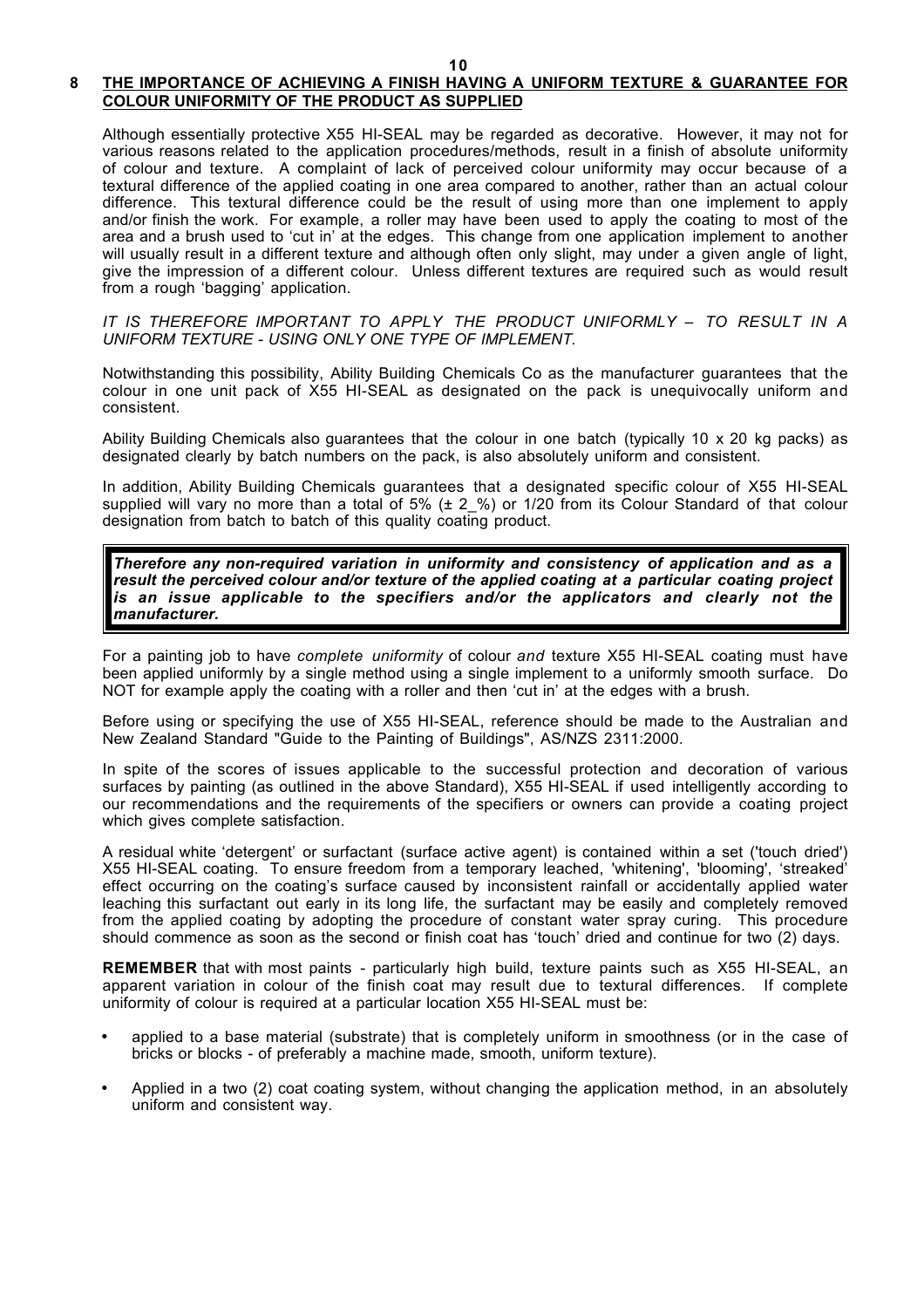#### **TEST FIRST** *BEFORE* **ACTUAL USE. TRIALS ARE ESSENTIAL!**

These suggestions, recommendations herewith and other relevant product data for X55 HI-SEAL are based on information we believe to be reliable. They are offered in good faith, but as conditions and methods of use of our products are beyond our control, are without guarantee. We recommend that the prospective user, specifier, owner or purchaser determine the complete suitability of this and all our products and suggestions/recommendations for their use and purpose before adopting them on a commercial scale. Free samples of all Ability products are always available upon request for this purpose.

#### **PLEASE READ THESE IMPORTANT NOTICES:**

**All information is given in and the ability (the manufacturer) product(s) are supplied with, good faith but without warranty for the final composite product or material in which it/they is/are used or an applied ability coating as their use is beyond the manufacturer's control. The manufacturer is not responsible for any loss or damage arising from failure to follow their recommendations for use.**

**It is the user's/purchasers' responsibility to ensure that complete suitability of any of these products, for any use, be completely confirmed by thorough prior testing and evaluation. The information submitted in this and other specific product publications is based on current knowledge and experience. In view of the many factors which may affect processing. Application and the results obtained this data and others do not relieve processors and users from the responsibility of carrying out their own tests and experiments, neither do they imply any legally binding assurance of certain properties or suitability for a specific purpose. It is also the responsibility of those to whom we supply our products, to ensure that any proprietary rights and existing laws and legislation are observed.**

**ALSO, it is suggested that prior to using X55 HI-SEAL, applicators carefully** *re-read* **the Ability publication 'RECOMMENDATIONS FOR THE MIXING & APPLICATION OF X55 HI-SEAL'.**

## **CARING FOR 'X55 HI-SEAL**

When required, clean areas coated with 'X55 HI-SEAL' with a mild detergent solution (eg two (2) caps of Cussons 'Morning Fresh' dishwashing detergent in a nine (9) litre bucket of luke warm water) and lightly scrub the surface with a suitable soft brush or broom.

Follow this with a thorough rinsing, using copious amounts of fresh water to remove all residual detergent.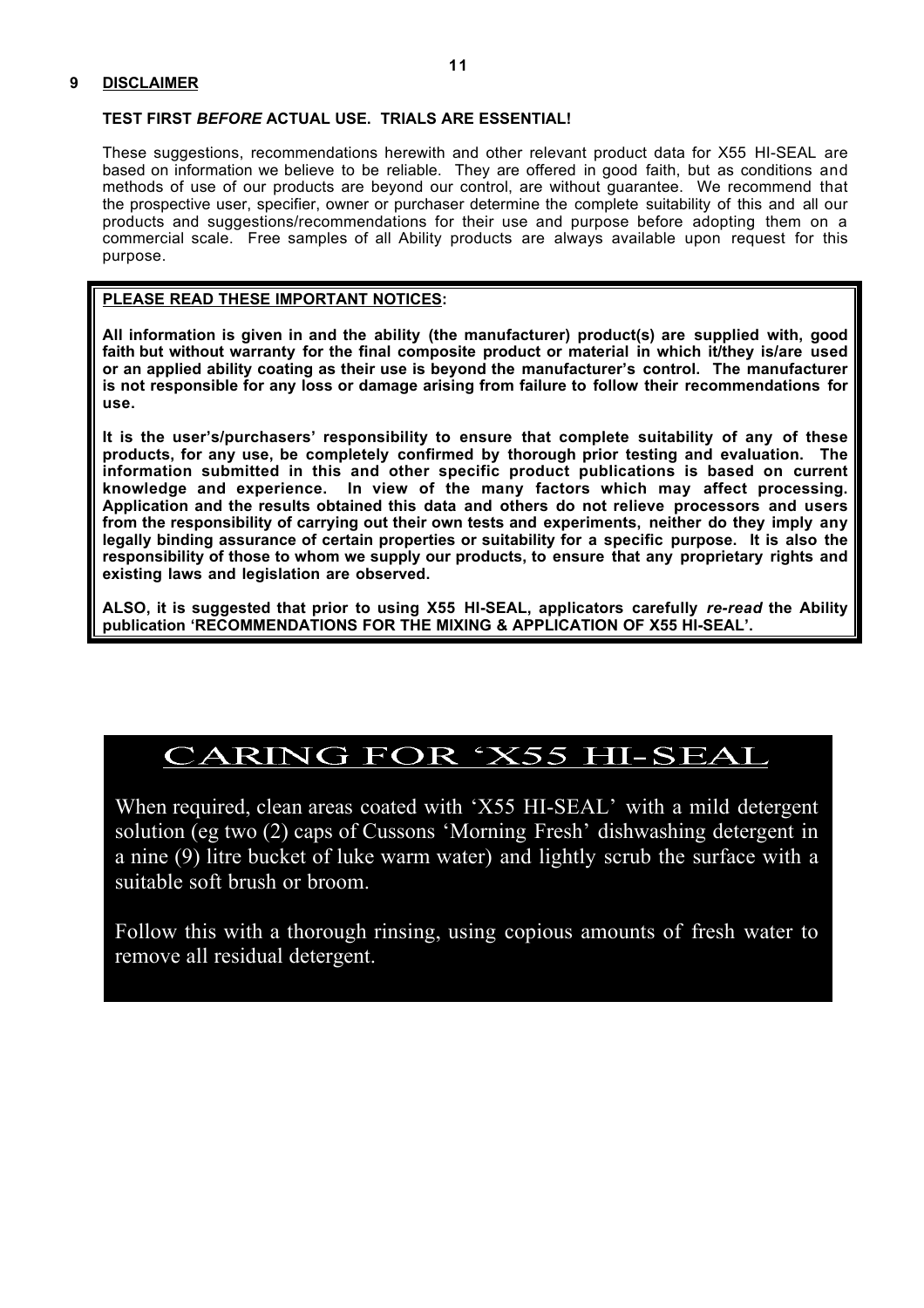#### **10 APPENDICES**

#### **10.1 Typical Properties**

Typical properties of prepared X55 HI-SEAL when *thoroughly* power mixed with the recommended low quantity of clean, drinkable water specified to a paintable *liquid and* then allowed to activate for about 10 to 15 minutes at 23°C and 50% RH (relative humidity), re-mixed, applied, allowed to 'touch' dry - typically in about 45 minutes, and then to fully harden by means of a thorough water spray curing regime as outlined in this publication followed by natural exterior weathering for six (6) months in Melbourne, Australia, are listed below*.* The recommended proportions are 50% clean drinkable water to 100% X55 HI-SEAL powder (2 parts powder added to 1 part water by volume or 0.50:1 by weight). The Properties and Application Data are as follows:

| <b>PROPERTY</b>                                   | <b>TYPICAL VALUES</b>                                                |
|---------------------------------------------------|----------------------------------------------------------------------|
| Appearance of liquid:                             | White or coloured, easy to apply, brushable, rollable                |
|                                                   | or                                                                   |
|                                                   | 'broomable' and sprayable (with suitable spraying                    |
|                                                   | equipment) high build thixotropic liquid paint.                      |
| Specific gravity:                                 | 1.4                                                                  |
| Solids by weight:                                 | 100% if cured (curing means water retention -                        |
|                                                   | achieved by preventing the evaporation of the mix                    |
|                                                   | water in the applied coating <i>immediately</i> after                |
|                                                   | application and touch drying by means of hosing for                  |
|                                                   | 5-10 minutes with clean tap water every hour for two                 |
|                                                   | days).                                                               |
| pH (approx):                                      | 11.3                                                                 |
| UV resistance: Water resistance of hardened film: | Outstandingly excellent.                                             |
| Resistance to chalking:                           | Outstandingly excellent.                                             |
| Resistance to abrasion and impact:                | Outstandingly excellent. (Abrasion Resistance Index:                 |
|                                                   | 1.7 on a 6 to 1 scale(where 6 is poor and 1 is                       |
|                                                   | virtually absolutely abrasion resistant).                            |
| Skid resistance to Test Method Q704-1982:         | 61, outstandingly excellent where 40 is usually                      |
|                                                   | acceptable and 50 is usually regarded as excellent                   |
| Flammability:                                     | The powder as supplied is non-flammable. X55 HI-                     |
|                                                   | SEAL prepared from this is water based, non-                         |
|                                                   | flammable and non-explosive.                                         |
| Fire retardancy of hardened film                  | See below                                                            |
| Surface temperatures of hardened paint film in    | -20 $\mathrm{^{\circ}C}$ to 150 $\mathrm{^{\circ}C}$ (can be higher) |
| service:                                          |                                                                      |
| Shelf life of powder - as supplied:               | 12 months in original unopened container.                            |
| Salt resistance of hardened film                  |                                                                      |
| (Taywood Engineering Limited chloride             |                                                                      |
| ion ingress test):                                | Very good.                                                           |
| Chemical resistance: 1-5 scale:                   | Excellent, 5-4.5.                                                    |